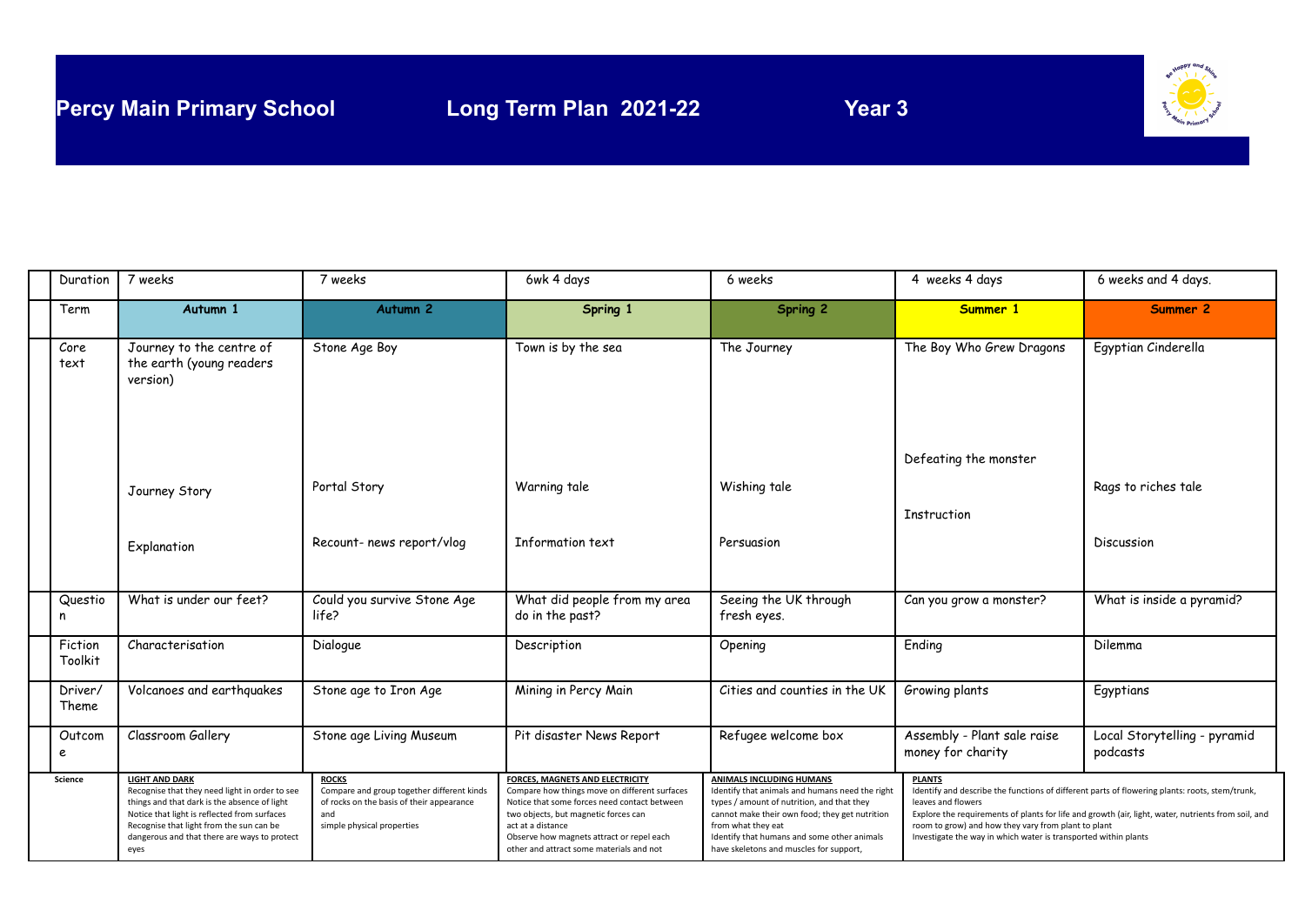# **Percy Main Primary School Long Term Plan 2021-22 Year 3**



|           | Recognise that shadows are formed when the<br>light from a light source is blocked by a solid<br>object<br>Find patterns in the way that the size of<br>shadows change                                                                                                                                                                                                  | Describe in simple terms how fossils are<br>formed when things that have lived are<br>trapped within rock<br>Recognise that soils are made from rocks<br>and organic matter.                                                                                                                                                                               | Others<br>Compare and group together a variety of<br>everyday materials on the basis of whether<br>they are attracted to a magnet, and identify<br>some magnetic materials<br>Describe magnets as having two poles<br>Predict whether two magnets will attract or repel<br>each other, depending on which<br>poles are facing.                                                                                                                                 | protection and movement.                                                                                                                                                                                                                                                                                                                                                    | Explore the part that flowers play in the life cycle of flowering plants, including pollination, seed<br>formation and seed dispersal.                                                                                                                                                                                                                                                                                                                                                                                                                                            |                                                                                                                                                                                                                                                                      |
|-----------|-------------------------------------------------------------------------------------------------------------------------------------------------------------------------------------------------------------------------------------------------------------------------------------------------------------------------------------------------------------------------|------------------------------------------------------------------------------------------------------------------------------------------------------------------------------------------------------------------------------------------------------------------------------------------------------------------------------------------------------------|----------------------------------------------------------------------------------------------------------------------------------------------------------------------------------------------------------------------------------------------------------------------------------------------------------------------------------------------------------------------------------------------------------------------------------------------------------------|-----------------------------------------------------------------------------------------------------------------------------------------------------------------------------------------------------------------------------------------------------------------------------------------------------------------------------------------------------------------------------|-----------------------------------------------------------------------------------------------------------------------------------------------------------------------------------------------------------------------------------------------------------------------------------------------------------------------------------------------------------------------------------------------------------------------------------------------------------------------------------------------------------------------------------------------------------------------------------|----------------------------------------------------------------------------------------------------------------------------------------------------------------------------------------------------------------------------------------------------------------------|
| <b>RE</b> | Hinduism<br>Worship at home and in the mandir to include puja, Arti/Arati, the role of the Murtis, imagery and symbolism, the importance of individual,                                                                                                                                                                                                                 |                                                                                                                                                                                                                                                                                                                                                            | Christianity<br>The role of clergy in local and national churches e.g. vicar/minister/pastor/priest/bishop/ Archbishop/Pope.<br>The significance of rituals/objects/symbols associated with Christian worship.                                                                                                                                                                                                                                                 |                                                                                                                                                                                                                                                                                                                                                                             | <b>Hinduism</b><br>Belief in One God, One Supreme Being (Brahman), represented and worshipped in many forms: o the Trimurti (Brahma,<br>Vishnu, Shiva) o male, female and animal deities as representations of God o the concept of avatars e.g. Rama, Krishna.                                                                                                                                                                                                                                                                                                                   |                                                                                                                                                                                                                                                                      |
|           | family and communal worship.<br>. How beliefs and feelings are expressed through the communal celebrations of Divali, Holi.<br>. The importance of music, dance, drama, artefacts, mantras, food, stories, customs in celebrations and worship.<br>. The role of pilgrimage, how beliefs are expressed through visits to sacred sites e.g. Varanasi on the River Ganges |                                                                                                                                                                                                                                                                                                                                                            | How church buildings, symbolic objects and actions are used to express beliefs and feelings e.g. liturgical colours, special clothes,<br>cross, candle, the rosary, praying hands, kneeling, raising hands, statues, banners, windows, altar and pulpit cloths.<br>Prayer and its importance for Christians, including different types of prayer (adoration, confession, thanksgiving, supplication), The<br>Lord's Prayer, individual prayer, aids to prayer. |                                                                                                                                                                                                                                                                                                                                                                             | The nature of God as expressed in murtis (images), pictures, symbols, Aum.<br>Introduction to belief in atman, karma, ahimsa, reincarnation.<br>Introduction to sacred texts e.g. Vedas, Bhagavad Gita, Ramayana and how they are used by Hindus.<br>Traditional Hindu stories with a moral and their significance for Hindus e.g. the story of Rama and Sita in the Ramayana<br>(good wins over evil, the value of loyalty, sacrifice and love).                                                                                                                                 |                                                                                                                                                                                                                                                                      |
| History   |                                                                                                                                                                                                                                                                                                                                                                         | Combine overview and in depth studies:<br>Changes in Britain from the Stone Age to<br>the Iron Age<br>This could include:<br>a late Neolithic hunter-gatherers and early<br>example, Skara Brae<br>$\Rightarrow$ Bronze Age religion, technology and travel<br>example, Stonehenge<br>$\Rightarrow$ Iron Age hill forts: tribal kingdoms, farmi<br>culture | A local history study (Down the pits - coal<br>mining)<br>This could be:<br>$\Rightarrow$ a depth study linked to one of the British<br>areas of study<br>$\Rightarrow$ a study over time tracing how several aspects<br>of national history are reflected in the locality<br>(this can go beyond 1066)<br>$\Rightarrow$ a study of an aspect of history or a site dating<br>from a period beyond 1066 that is significant in<br>the locality.                 |                                                                                                                                                                                                                                                                                                                                                                             |                                                                                                                                                                                                                                                                                                                                                                                                                                                                                                                                                                                   | The achievements of the earliest<br>civilizations - an overview of where and<br>when the first civilizations appeared and a<br>depth study of one of the following:<br>Ancient Sumer; The Indus Valley; Ancient<br>Egypt; The Shang Dynasty of Ancient<br>China1300. |
| Geography | Human and physical geography<br>Describe and understand key aspects of:<br>• volcanoes and earthquakes                                                                                                                                                                                                                                                                  |                                                                                                                                                                                                                                                                                                                                                            |                                                                                                                                                                                                                                                                                                                                                                                                                                                                | <b>Place knowledge</b><br><b>Locational knowledge</b><br>Name and locate counties and cities of the UK.<br>geographical regions and their identifying<br>human and physical characteristics, key<br>topographical features (including hills,<br>mountains, coasts and rivers), and land-use<br>patterns; and understand how some of these<br>aspects have changed over time | Geographical skills and fieldwork use maps,<br>atlases, globes and digital/computer mapping to locate<br>countries and describe features studied use the eight<br>points of a compass, four and six-figure grid references,<br>symbols and key (including the use of Ordnance Survey<br>maps) to build their knowledge of the United Kingdom<br>and the wider world use fieldwork to observe, measure,<br>record and present the human and physical features in the<br>local area using a range of methods, including sketch<br>maps, plans and graphs, and digital technologies. |                                                                                                                                                                                                                                                                      |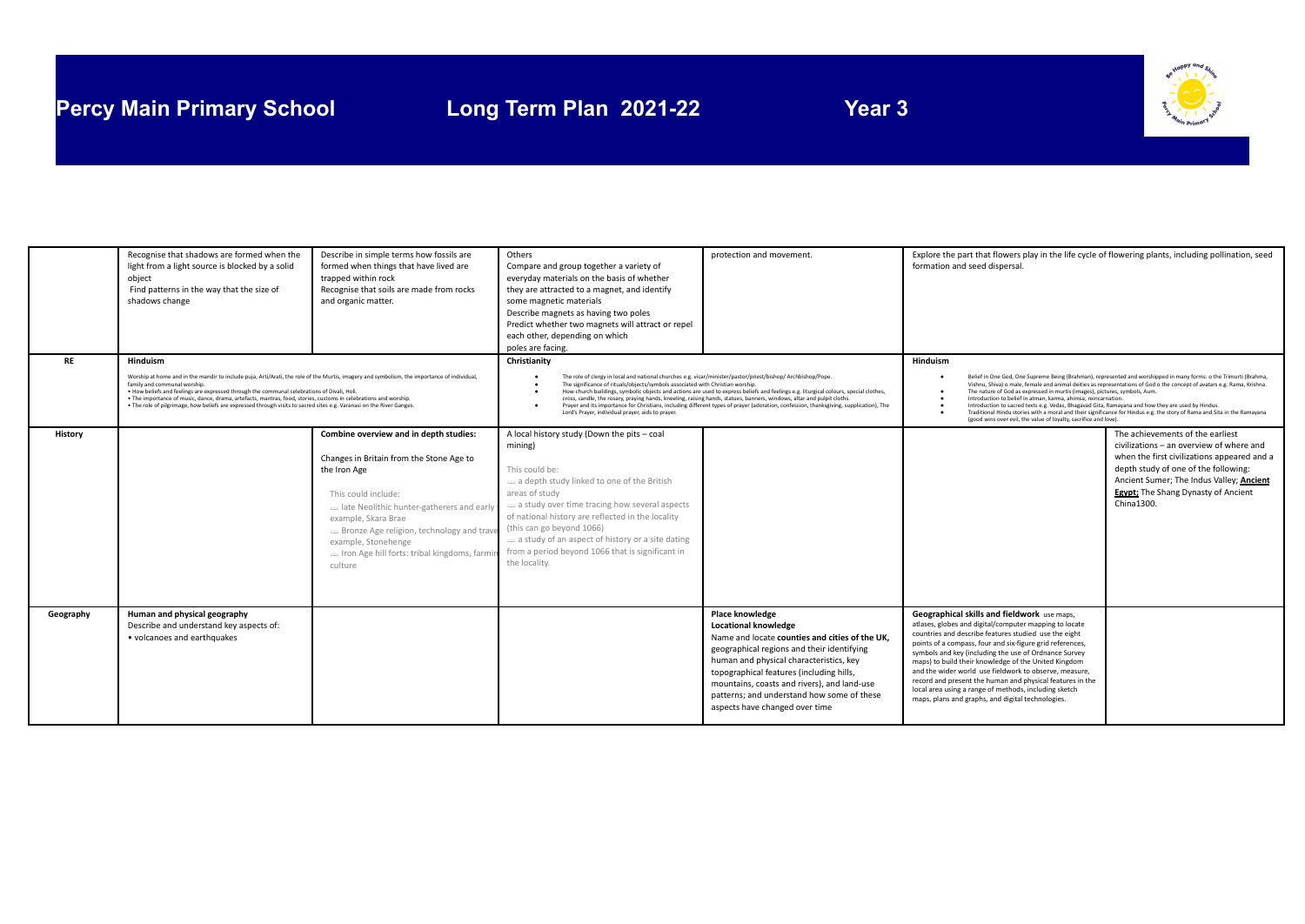# **Percy Main Primary School Long Term Plan 2021-22 Year 3**



| <b>Art and Design</b><br>DT | National Curriculum across Key stage 2<br>Pupils should be taught to develop their techniques, including their<br>control and their use of<br>materials, with creativity, experimentation and an increasing<br>awareness of different kinds<br>of art, craft and design.<br>Pupils should be taught:<br>to create sketch books to record their observations and use them to<br>review and revisit<br>ideas<br>to improve their mastery of art and design techniques, including<br>drawing, painting and sculpture with a range of materials [for example,<br>pencil, charcoal, paint, clay]<br>about great artists, architects and designers in history.<br><b>Printing</b><br>Experiment with layered printing using 2 colours or more<br>Understand how printing can be used to make numerous designs<br>Transfer a drawing into a print<br>Explore a variety of printing techniques<br>Create an accurate print design<br>Use printmaking as a tool with other media to develop a final outcome<br>To investigate stone age printmaking.<br>To explore and develop designs using sketchbooks.<br>To transpose designs into monoprints, identify what they might<br>change in monoprints or develop in their future work.<br>To transpose design onto Press Print relief blocks.<br>To make collograph blocks using established style as a starting point<br>for designs.<br>To investigate surface printing collograph blocks onto different<br>surfaces.<br>To investigate different monoprinting techniques.<br>To produce and print onto a range of surfaces. | Collage<br>Overlap materials<br>Use collage as a tool to develop a piece in mixed media<br>Use collage to create a mood boards of ideas<br>Use collage to create a mood boards of ideas<br>Use coiling, overlapping, tessellation, mosaic and montage<br>To investigate and combine the visual qualities of materials and processes<br>and match these to the purpose of their work. | <b>Drawing</b><br>Use sketches to develop a final piece of work<br>Use drawing as a tool to express an idea<br>Use different shading techniques to give depth to a drawing<br>Apply different shading techniques to create texture in a drawing<br>Experiment with drawing techniques to support their observations<br>Create a sense of distance and proportion in a drawing<br>Use experimental drawing techniques to create atmosphere in a<br>drawing<br>Explain choice of specific materials to draw with<br>To apply their experience of drawing materials and processes.<br>To use a viewfinder to select and record observations of patterning in<br>natural objects.<br>To select from and use own drawings to develop work.<br>To use landscape as a starting point for artwork.<br>To use fine control with a pencil to make detailed, analytical<br>observational drawings |
|-----------------------------|---------------------------------------------------------------------------------------------------------------------------------------------------------------------------------------------------------------------------------------------------------------------------------------------------------------------------------------------------------------------------------------------------------------------------------------------------------------------------------------------------------------------------------------------------------------------------------------------------------------------------------------------------------------------------------------------------------------------------------------------------------------------------------------------------------------------------------------------------------------------------------------------------------------------------------------------------------------------------------------------------------------------------------------------------------------------------------------------------------------------------------------------------------------------------------------------------------------------------------------------------------------------------------------------------------------------------------------------------------------------------------------------------------------------------------------------------------------------------------------------------------------------------------------------------------------------|--------------------------------------------------------------------------------------------------------------------------------------------------------------------------------------------------------------------------------------------------------------------------------------------------------------------------------------------------------------------------------------|----------------------------------------------------------------------------------------------------------------------------------------------------------------------------------------------------------------------------------------------------------------------------------------------------------------------------------------------------------------------------------------------------------------------------------------------------------------------------------------------------------------------------------------------------------------------------------------------------------------------------------------------------------------------------------------------------------------------------------------------------------------------------------------------------------------------------------------------------------------------------------------|
|                             | Understand and apply the principles of a healthy and varied diet<br>Prepare and cook a variety of predominantly savoury dishes using a<br>range of<br>cooking techniques<br>Understand seasonality, and know where and how a variety of<br>ingredients are                                                                                                                                                                                                                                                                                                                                                                                                                                                                                                                                                                                                                                                                                                                                                                                                                                                                                                                                                                                                                                                                                                                                                                                                                                                                                                          | Textile Design - (use of variety of materials and techniques)                                                                                                                                                                                                                                                                                                                        | Understand and use mechanical systems in their products<br>Apply their understanding of how to strengthen, stiffen and reinforce<br>more<br>complex structures                                                                                                                                                                                                                                                                                                                                                                                                                                                                                                                                                                                                                                                                                                                         |